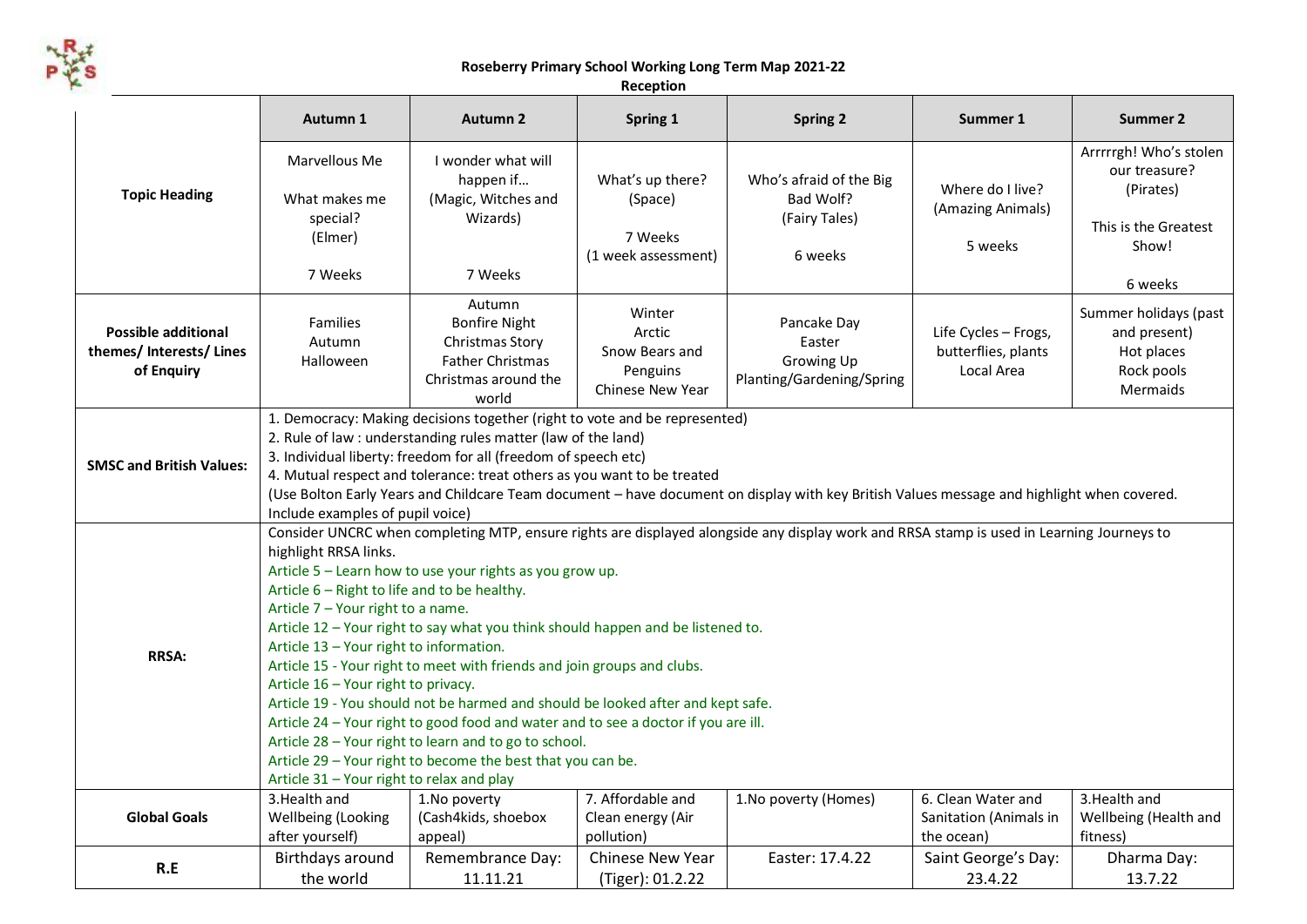|                            |                                     | Diwali: 04.11.21                                                     |                         |                                                                                                                               | Eid Al-Fitr: 02.5.22    |                         |
|----------------------------|-------------------------------------|----------------------------------------------------------------------|-------------------------|-------------------------------------------------------------------------------------------------------------------------------|-------------------------|-------------------------|
|                            |                                     | Hanukkah: 28.11-                                                     |                         |                                                                                                                               |                         |                         |
|                            |                                     | 06.12.21                                                             |                         |                                                                                                                               |                         |                         |
|                            |                                     | Christmas: 25.12.21                                                  |                         |                                                                                                                               |                         |                         |
|                            |                                     | People, Culture and Communities - Reception                          |                         |                                                                                                                               |                         |                         |
|                            | $\bullet$                           | Understand that some places are special to members of the community. |                         |                                                                                                                               |                         |                         |
|                            | $\bullet$                           |                                                                      |                         | Recognise that people have different beliefs and celebrate special times in different ways.                                   |                         |                         |
|                            | People, Culture and Communities ELG |                                                                      |                         |                                                                                                                               |                         |                         |
|                            |                                     |                                                                      |                         | Know some similarities and differences between different religions and cultural communities in this country, drawing on their |                         |                         |
|                            |                                     | experiences and what has been read in class.                         |                         |                                                                                                                               |                         |                         |
| <b>Whole School Events</b> | <b>Working Together</b>             | <b>Working Together</b>                                              | <b>Working Together</b> | <b>Working Together</b>                                                                                                       | <b>Working Together</b> | <b>Working Together</b> |
|                            | Wednesday: TBC                      | Wednesday: TBC                                                       | Wednesday: TBC          | Wednesday: TBC                                                                                                                | Wednesday: TBC          | Wednesday: TBC          |
|                            | Elmer                               | On the way home                                                      | <b>Owl Babies</b>       | Rosie's Walk                                                                                                                  | The Selfish Crocodile   | We're Going on a Bear   |
|                            | The Tiger Who Came                  | The Jolly Postman                                                    |                         |                                                                                                                               | Tadpole's Promise       | Hunt                    |
| <b>Bespoke Books</b>       | to Tea                              |                                                                      |                         |                                                                                                                               |                         | The Gruffalo            |
|                            | Peace At Last                       |                                                                      |                         |                                                                                                                               |                         |                         |
|                            | Can I build another                 | Room on the Broom                                                    | Aliens Love             | Little Red Riding Hood                                                                                                        | Monkey Puzzle           | Mrs Pirate              |
|                            | me?                                 | Winnie The Witch                                                     | Underpants              | (Alternative Versions)                                                                                                        | Spinderella             | Pirate Pete             |
|                            | The Growing Story                   | Meg and Mog                                                          | Field Trip to the       | Three Billy Goats Gruff                                                                                                       | Super Worm              | The Night Pirates       |
|                            | Titch                               | <b>Funny Bones</b>                                                   | Moon                    | Jack and the Beanstalk                                                                                                        | Mad About               | The Pirates Who Lived   |
|                            | You Choose                          | The Princess and the                                                 | The Man on the          |                                                                                                                               | Minibeasts              | Next Door               |
|                            | <b>Todd Parr Series</b>             | Wizard                                                               | Moon                    | The Easter Story                                                                                                              |                         |                         |
| <b>Suggested Texts</b>     |                                     |                                                                      | The Way Back Home       | We're Going On An Egg                                                                                                         |                         | The Singing Mermaid     |
|                            |                                     | The Jolly Christmas                                                  | How to Catch a Star     | Hunt                                                                                                                          |                         | Molly's Circus          |
|                            |                                     | Postman                                                              | <b>Whatever Next</b>    |                                                                                                                               |                         |                         |
|                            |                                     | The Crayons Christmas                                                | Q Pootle 5              |                                                                                                                               |                         |                         |
|                            |                                     | The Nativity Story                                                   |                         |                                                                                                                               |                         |                         |
|                            |                                     |                                                                      | The Chinese Zodiac      |                                                                                                                               |                         |                         |
|                            |                                     |                                                                      | Story                   |                                                                                                                               |                         |                         |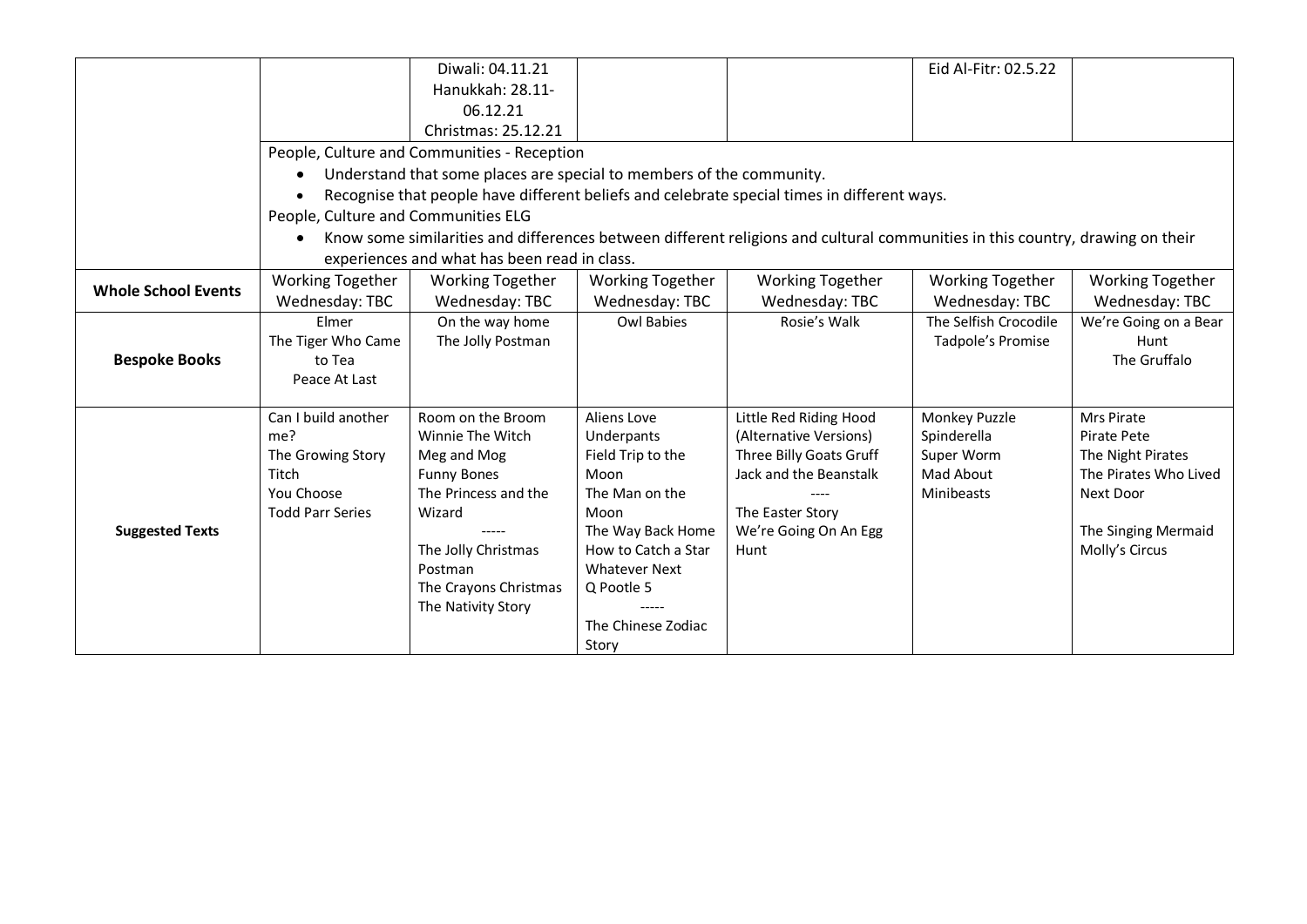|                              | <b>Areas of Learning</b>                         |                                         | Autumn1                                                                                                                                                   | <b>Autumn 2</b>                                                                                                                                                                                                                                                                                                                                                                                                                                                                                                                                                                                                                                                                                                                                                                                                                                                                                                                                                                                                                                                                                                                                                                                                                                                                                                         | Spring 1                          | <b>Spring 2</b>                                                                                                                                                                                | Summer 1                                                                                                                                                                                                                                                      | <b>Summer 2</b>                                                                                                                                                                                                                                             |  |  |  |
|------------------------------|--------------------------------------------------|-----------------------------------------|-----------------------------------------------------------------------------------------------------------------------------------------------------------|-------------------------------------------------------------------------------------------------------------------------------------------------------------------------------------------------------------------------------------------------------------------------------------------------------------------------------------------------------------------------------------------------------------------------------------------------------------------------------------------------------------------------------------------------------------------------------------------------------------------------------------------------------------------------------------------------------------------------------------------------------------------------------------------------------------------------------------------------------------------------------------------------------------------------------------------------------------------------------------------------------------------------------------------------------------------------------------------------------------------------------------------------------------------------------------------------------------------------------------------------------------------------------------------------------------------------|-----------------------------------|------------------------------------------------------------------------------------------------------------------------------------------------------------------------------------------------|---------------------------------------------------------------------------------------------------------------------------------------------------------------------------------------------------------------------------------------------------------------|-------------------------------------------------------------------------------------------------------------------------------------------------------------------------------------------------------------------------------------------------------------|--|--|--|
| Links to Development Matters |                                                  | <b>Self-Regulation</b>                  | $\bullet$<br>the feelings of others.<br>$\bullet$                                                                                                         | Express their feelings and consider<br>Identify and moderate their own<br>feelings socially and emotionally.                                                                                                                                                                                                                                                                                                                                                                                                                                                                                                                                                                                                                                                                                                                                                                                                                                                                                                                                                                                                                                                                                                                                                                                                            | actions.                          | Give focussed attention to what<br>the teacher says, responding<br>appropriately even when<br>engaged in activity, and show an<br>ability to follow instructions<br>involving several ideas or | $\bullet$<br>appropriate.                                                                                                                                                                                                                                     | Show an understanding of their<br>own feelings and those of<br>others, and begin to regulate<br>their behaviour accordingly.<br>Set and work towards simple<br>goals, being able to wait for<br>what they want and control<br>their immediate impulses when |  |  |  |
|                              | Personal, social<br>and emotional<br>development | <b>Managing Self</b>                    |                                                                                                                                                           | Manage their own needs.                                                                                                                                                                                                                                                                                                                                                                                                                                                                                                                                                                                                                                                                                                                                                                                                                                                                                                                                                                                                                                                                                                                                                                                                                                                                                                 | activities and show<br>challenge. | Be confident to try new<br>independence, resilience and<br>perseverance in the face of                                                                                                         | Explain the reasons for rules,<br>know right from wrong and try<br>to behave accordingly.<br>Manage their own basic hygiene<br>and personal needs, including<br>dressing, going to the toilet and<br>understanding the importance<br>of healthy food choices. |                                                                                                                                                                                                                                                             |  |  |  |
|                              |                                                  | <b>Building</b><br><b>Relationships</b> | $\bullet$<br>relationships.                                                                                                                               | Build constructive and respectful<br>Form positive attachments to adults<br>and friendships with peers.                                                                                                                                                                                                                                                                                                                                                                                                                                                                                                                                                                                                                                                                                                                                                                                                                                                                                                                                                                                                                                                                                                                                                                                                                 |                                   | Work and play cooperatively<br>and take turns with others.                                                                                                                                     |                                                                                                                                                                                                                                                               | Show sensitivity to their own<br>and to others' needs.                                                                                                                                                                                                      |  |  |  |
|                              |                                                  |                                         | NB. These statements have been split for extra focus, but all will apply on an ongoing basis throughout the Reception year.                               |                                                                                                                                                                                                                                                                                                                                                                                                                                                                                                                                                                                                                                                                                                                                                                                                                                                                                                                                                                                                                                                                                                                                                                                                                                                                                                                         |                                   |                                                                                                                                                                                                |                                                                                                                                                                                                                                                               |                                                                                                                                                                                                                                                             |  |  |  |
|                              | <b>Physical</b><br>development                   | <b>Gross Motor</b><br><b>Skills</b>     | Reception<br>$\bullet$<br>$\bullet$<br>$\bullet$<br>$\bullet$<br>$\bullet$<br>$\bullet$<br>$\bullet$<br>$\bullet$<br>$\bullet$<br><b>ELG</b><br>$\bullet$ | Revise and refine the fundamental movement skills they have already acquired.<br>Rolling, Crawling, Walking, Jumping, Running, Hopping, Skipping, Climbing<br>Progress towards a more fluent style of moving, with developing control and grace.<br>Develop the overall body strength, co-ordination, balance and agility needed to engage successfully with future physical<br>education sessions and other physical disciplines including dance, gymnastics, sport and swimming.<br>Use their core muscles to achieve a good posture when sitting at a table or sitting on the floor.<br>Combine different movements with ease and fluency.<br>Confidently and safely use a range of small and large apparatus indoors and outside, alone and in a group.<br>Develop overall body-strength, balance, co-ordination and agility.<br>Further develop and refine a range of ball skills; including throwing, catching, kicking, passing, batting and aiming.<br>Develop confidence, competence, precision and accuracy when engaging in activities that involve a ball.<br>Negotiate space and obstacles safely, with consideration for themselves and others.<br>Demonstrate strength, balance and coordination when playing.<br>Move energetically, such as running, jumping, dancing, hopping, skipping and climbing. |                                   |                                                                                                                                                                                                |                                                                                                                                                                                                                                                               |                                                                                                                                                                                                                                                             |  |  |  |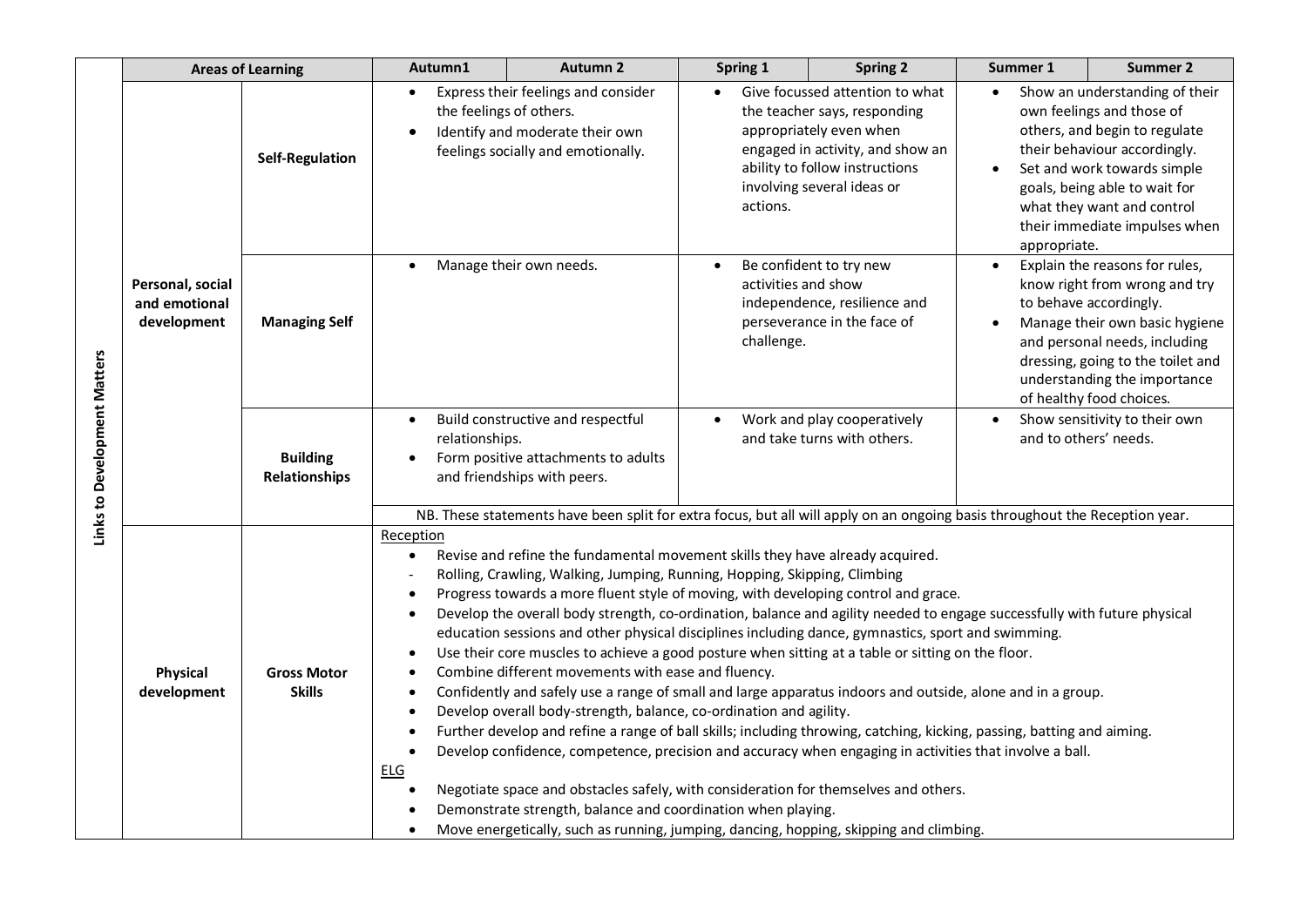|                                                                                |                                    | Outdoor play                                  | Outdoor play using                                                                                                           | Outdoor play       | Outdoor play using                    | Outdoor play       | Outdoor play using              |  |  |
|--------------------------------------------------------------------------------|------------------------------------|-----------------------------------------------|------------------------------------------------------------------------------------------------------------------------------|--------------------|---------------------------------------|--------------------|---------------------------------|--|--|
|                                                                                |                                    | using climbing                                | climbing equipment                                                                                                           | using climbing     | climbing equipment                    | using climbing     | climbing equipment              |  |  |
|                                                                                |                                    | equipment                                     |                                                                                                                              | equipment          |                                       | equipment          |                                 |  |  |
| On-going focus throughout year in Continuous provision and directed activities |                                    |                                               |                                                                                                                              |                    |                                       |                    |                                 |  |  |
|                                                                                | <b>Fine Motor Skills</b>           |                                               | Hold a pencil effectively in preparation for fluent writing - using a tripod grip in almost all cases.                       |                    |                                       |                    |                                 |  |  |
|                                                                                |                                    |                                               | Use a range of small tools, including scissors and paint brushes.                                                            |                    |                                       |                    |                                 |  |  |
|                                                                                |                                    | Begin to show accuracy and care when drawing. |                                                                                                                              |                    |                                       |                    |                                 |  |  |
|                                                                                | <b>PE Session Focus</b>            | Core Fitness                                  | Gymnastics                                                                                                                   | Dance and          | <b>Ball skills</b>                    | <b>Ball games</b>  | Athletics                       |  |  |
|                                                                                |                                    |                                               |                                                                                                                              | movement           |                                       |                    |                                 |  |  |
|                                                                                |                                    |                                               | Develop the overall body strength, co-ordination, balance and agility needed to engage successfully with future physical     |                    |                                       |                    |                                 |  |  |
|                                                                                |                                    |                                               | education sessions and other physical disciplines including dance, gymnastics, sport and swimming.                           |                    |                                       |                    |                                 |  |  |
|                                                                                | On-going skills                    |                                               | Develop their small motor skills so that they can use a range of tools competently, safely and confidently. Suggested tools: |                    |                                       |                    |                                 |  |  |
|                                                                                |                                    |                                               | pencils for drawing and writing, paintbrushes, scissors, knives, forks and spoons.                                           |                    |                                       |                    |                                 |  |  |
|                                                                                |                                    |                                               | Use their core muscle strength to achieve a good posture when sitting at a table or sitting on the floor.                    |                    |                                       |                    |                                 |  |  |
|                                                                                |                                    |                                               | Develop overall body-strength, balance, co-ordination and agility.                                                           |                    |                                       |                    |                                 |  |  |
|                                                                                |                                    | Understand how                                | Ask questions to find                                                                                                        | Articulate their   | Describe events in                    | Listen to and talk | Retell the story                |  |  |
|                                                                                |                                    | to listen carefully                           | out more and to check                                                                                                        | ideas and          | some detail.                          | about stories to   | once they have                  |  |  |
|                                                                                |                                    | and why listening                             | they understand what                                                                                                         | thoughts into      | Use talk to help                      | build familiarity  | developed a deep                |  |  |
|                                                                                |                                    | is important.                                 | has been said to them.                                                                                                       | well-formed        | work out problems                     | and                | familiarity with the            |  |  |
|                                                                                |                                    |                                               |                                                                                                                              | sentences.         | and organise                          | understanding.     | text; some as exact             |  |  |
|                                                                                |                                    | Engage in story                               | Develop social phrases.                                                                                                      | Connect one idea   | thinking and                          | Engage in non-     | repetition and some             |  |  |
|                                                                                | Listening,<br><b>Attention and</b> | time.                                         |                                                                                                                              | to another using   | activities.                           | fiction books.     | in their own words.             |  |  |
|                                                                                |                                    |                                               | Engage in story time.                                                                                                        | a range of         | Explain how things                    | Listen to and talk | Use vocabulary in               |  |  |
|                                                                                |                                    |                                               |                                                                                                                              | connectives.       | work and why they                     | about selected     | different contexts.             |  |  |
|                                                                                |                                    |                                               |                                                                                                                              | Engage in non-     | might happen.                         | non-fiction to     |                                 |  |  |
| <b>Communication</b>                                                           | <b>Understanding</b>               |                                               |                                                                                                                              | fiction books.     |                                       | develop a deep     |                                 |  |  |
| and language                                                                   |                                    |                                               |                                                                                                                              | Listen to and talk |                                       | familiarity with   |                                 |  |  |
|                                                                                |                                    |                                               |                                                                                                                              | about selected     |                                       | new knowledge      |                                 |  |  |
|                                                                                |                                    |                                               |                                                                                                                              | non-fiction to     |                                       | and vocabulary.    |                                 |  |  |
|                                                                                |                                    |                                               |                                                                                                                              | develop a deep     |                                       |                    |                                 |  |  |
|                                                                                |                                    |                                               |                                                                                                                              | familiarity with   |                                       |                    |                                 |  |  |
|                                                                                |                                    |                                               |                                                                                                                              | new knowledge      |                                       |                    |                                 |  |  |
|                                                                                |                                    |                                               |                                                                                                                              | and vocab.         |                                       |                    |                                 |  |  |
|                                                                                |                                    |                                               | Learn new vocabulary and use it throughout                                                                                   |                    | Listen carefully to rhymes and songs, |                    | Use new vocabulary in different |  |  |
|                                                                                | <b>Speaking</b>                    |                                               | the day.                                                                                                                     |                    | paying attention to how they sound.   |                    | contexts.                       |  |  |
|                                                                                |                                    |                                               |                                                                                                                              |                    | Learn rhymes, poems and songs.        |                    |                                 |  |  |
|                                                                                |                                    | Guided/Individual                             | Guided/Individual                                                                                                            | Guided/Individual  | Guided/Individual                     | Guided/Individual  | Guided/Individual               |  |  |
|                                                                                |                                    | reading                                       | reading                                                                                                                      | reading            | reading                               | reading            | reading                         |  |  |
|                                                                                | Comprehension                      |                                               |                                                                                                                              |                    |                                       | Comprehension      | Comprehension                   |  |  |
| Literacy                                                                       |                                    |                                               |                                                                                                                              |                    |                                       | tasks              | tasks                           |  |  |
|                                                                                | <b>Word Reading</b>                | Phase 1 phonics                               | Set 1 Phonics RWI                                                                                                            | Set 2 Phonics      | Set 2 Phonics RWI                     | Set 1 and 2        | Set 1 and 2                     |  |  |
|                                                                                |                                    | Set 1 Phonics RWI                             |                                                                                                                              | RWI                |                                       | consolidation      | consolidation                   |  |  |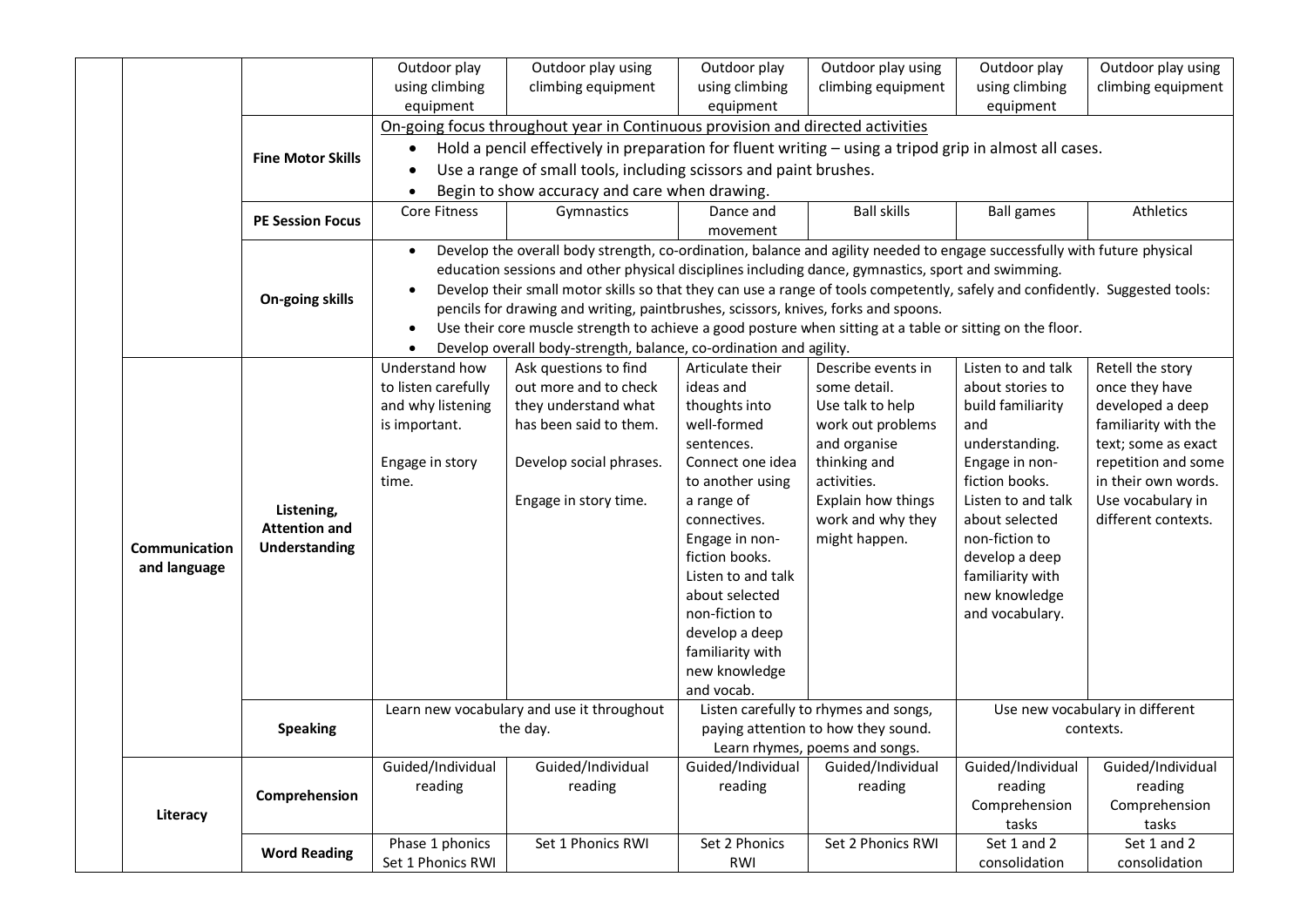|                                   |                                     | Read individual<br>letters by saying<br>the sounds for<br>them.                                                                               | Blend sounds into<br>words, so that they can<br>read short words made<br>up of known letter- | Read some letter<br>groups that each<br>represent one<br>sound and say                        | Read simple phrases<br>and sentences made<br>up of words with<br>known letter-sound                                                                                        | Form lower-case<br>and capital letters<br>correctly. Spell<br>words by    | Write short<br>sentences with<br>words with known<br>letter-sound                                                                                         |
|-----------------------------------|-------------------------------------|-----------------------------------------------------------------------------------------------------------------------------------------------|----------------------------------------------------------------------------------------------|-----------------------------------------------------------------------------------------------|----------------------------------------------------------------------------------------------------------------------------------------------------------------------------|---------------------------------------------------------------------------|-----------------------------------------------------------------------------------------------------------------------------------------------------------|
|                                   |                                     | Oral CVC blending<br>Introduce Action                                                                                                         | sound<br>correspondences.                                                                    | sounds for them.<br>Read a few<br>common<br>exception words                                   | correspondences<br>and, where<br>necessary, a few<br>exception words.                                                                                                      | identifying the<br>sounds and then<br>writing the sound<br>with letter/s. | correspondences<br>using a capital letter<br>and full stop. Re-<br>read what they                                                                         |
|                                   |                                     | word sets 1-9                                                                                                                                 |                                                                                              | matched to the<br>school's phonics<br>programme.                                              | Re-read these books<br>to build up their<br>confidence in word                                                                                                             | Read alien words                                                          | have written to<br>check that it makes<br>sense.                                                                                                          |
|                                   |                                     |                                                                                                                                               |                                                                                              |                                                                                               | reading, their<br>fluency and their<br>understanding and<br>enjoyment.                                                                                                     |                                                                           | Read alien words                                                                                                                                          |
|                                   |                                     | Name writing<br>Write phonic<br>sounds                                                                                                        | Name writing<br>Write phonic sounds<br>and CVC words                                         | Name writing<br>Write phonic<br>sounds and CVC                                                | Name writing<br>Write phonic sounds<br>and CVC words                                                                                                                       | Name writing<br>Write digraphs<br>and words                               | Name writing<br>Write digraphs and<br>words containing                                                                                                    |
|                                   | <b>Writing</b>                      |                                                                                                                                               | HA - Labels and captions                                                                     | words<br>Labels and<br>captions                                                               | Labels and captions<br>$HA - Simple$<br>sentences                                                                                                                          | containing them<br>Labels and<br>captions                                 | them<br>Labels and captions<br>Simple sentences                                                                                                           |
|                                   | <b>Number</b>                       |                                                                                                                                               |                                                                                              | See separate Long Term Map for Maths                                                          |                                                                                                                                                                            | Simple sentences                                                          | HA-Extended<br>writing                                                                                                                                    |
| <b>Mathematics</b>                | <b>Numerical</b><br><b>Patterns</b> |                                                                                                                                               |                                                                                              |                                                                                               |                                                                                                                                                                            |                                                                           |                                                                                                                                                           |
| <b>Understanding</b><br>the world | Past and present                    | Talk about lives of<br>people around<br>them and their<br>roles in society.<br>Comment on<br>images of familiar<br>situations in the<br>past. |                                                                                              | Compare and<br>contrast<br>characters from<br>stories,<br>including figures<br>from the past. | Know some<br>similarities and<br>differences<br>between things in<br>the past and<br>things now,<br>drawing on their<br>experiences and<br>what has been<br>read in class. |                                                                           | Comment on<br>images of familiar<br>situations in the<br>past. Compare and<br>contrast characters<br>from stories,<br>including figures<br>from the past. |
|                                   | People, Culture<br>and Communities  | Talk about<br>members of their                                                                                                                | Recognise that people<br>have different beliefs                                              | Describe their<br>immediate                                                                   | Understand that<br>some places are                                                                                                                                         | Explain some<br>similarities and                                          | Draw information<br>from a simple map.                                                                                                                    |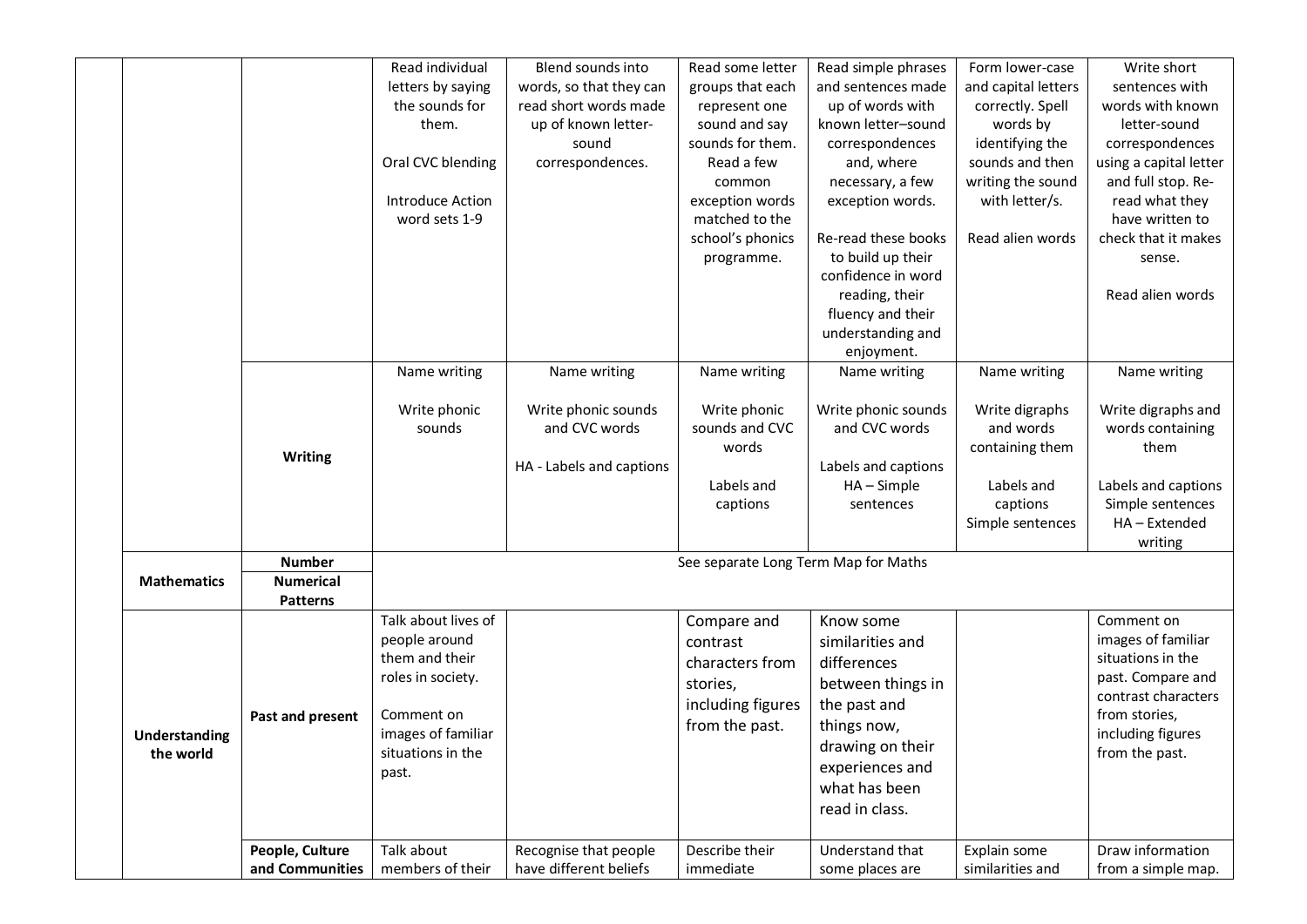|  |                                                     | immediate family<br>and community.<br>Name and<br>describe people<br>who are familiar<br>to them.                                                                            | and celebrate special<br>times in different ways.<br>Recognise some<br>similarities and<br>differences between life<br>in this country and life<br>in other countries.                                                 | environment<br>using knowledge<br>from observation,<br>discussion,<br>stories, non-<br>fiction texts and<br>maps.<br>Recognise some<br>environments<br>that are different<br>to the one in<br>which they live. | special to members<br>of their community.                                                                                                                                                                                                                  | differences<br>between life in<br>this country and<br>life in other<br>countries,<br>drawing on<br>knowledge from<br>stories, non-<br>fiction texts and<br>maps.                                                                                                                                    |                                                                                                                          |
|--|-----------------------------------------------------|------------------------------------------------------------------------------------------------------------------------------------------------------------------------------|------------------------------------------------------------------------------------------------------------------------------------------------------------------------------------------------------------------------|----------------------------------------------------------------------------------------------------------------------------------------------------------------------------------------------------------------|------------------------------------------------------------------------------------------------------------------------------------------------------------------------------------------------------------------------------------------------------------|-----------------------------------------------------------------------------------------------------------------------------------------------------------------------------------------------------------------------------------------------------------------------------------------------------|--------------------------------------------------------------------------------------------------------------------------|
|  | <b>The Natural</b><br>World                         | Season - Autumn<br>Describe what<br>they see, hear,<br>and feel whilst<br>outside.<br>Understand the<br>effect of changing<br>seasons on the<br>natural world<br>around them | Season $-$<br>Autumn/Winter<br>Describe what they see,<br>hear, and feel whilst<br>outside.<br>Understand some<br>important processes<br>including changes of<br>state and matter -<br>Mixing potions and<br>freezing. | Season $-$<br><b>Winter/Spring</b><br>Describe what<br>they see, hear,<br>and feel whilst<br>outside.                                                                                                          | <b>Season - Spring</b><br>Describe what they<br>see, hear, and feel<br>whilst outside.<br>Explore the natural<br>world around them,<br>making<br>observations and<br>drawing pictures of<br>animals and plants.<br>Plant beans (Jack<br>and the Beanstalk) | Season - Spring/<br><b>Summer</b><br>Describe what<br>they see, hear,<br>and feel whilst<br>outside.<br>Know some<br>similarities and<br>differences<br>between the<br>natural world<br>around them and<br>contrasting<br>environments.<br>(Africa)<br>Explore the<br>natural world<br>around them. | Season - Summer<br>Describe what they<br>see, hear, and feel<br>whilst outside.                                          |
|  | <b>Science Link</b><br><b>Y1progression</b><br>link | <b>Explore the</b><br>natural world<br>around them.<br><b>Animals including</b><br><b>humans-</b> Create<br>opportunities to<br>discuss how we<br>care for                   | <b>Explore the natural</b><br>world around them.<br>Observe and interact<br>with natural processes<br>e.g. ice melting (also<br>use salt)                                                                              |                                                                                                                                                                                                                | Describe what they<br>see, hear and feel<br>whilst outside.<br>Name and describe<br>some plants and<br>animals that they<br>will be familiar with<br>(daisy, daffodil,<br>buttercup).                                                                      | <b>Explore the</b><br>natural world<br>around them.<br><b>Animals including</b><br>humans<br>Create<br>opportunities to                                                                                                                                                                             | <b>Explore the natural</b><br>world around<br>them.<br>Light travelling<br>through<br>transparent<br>material<br>Shadows |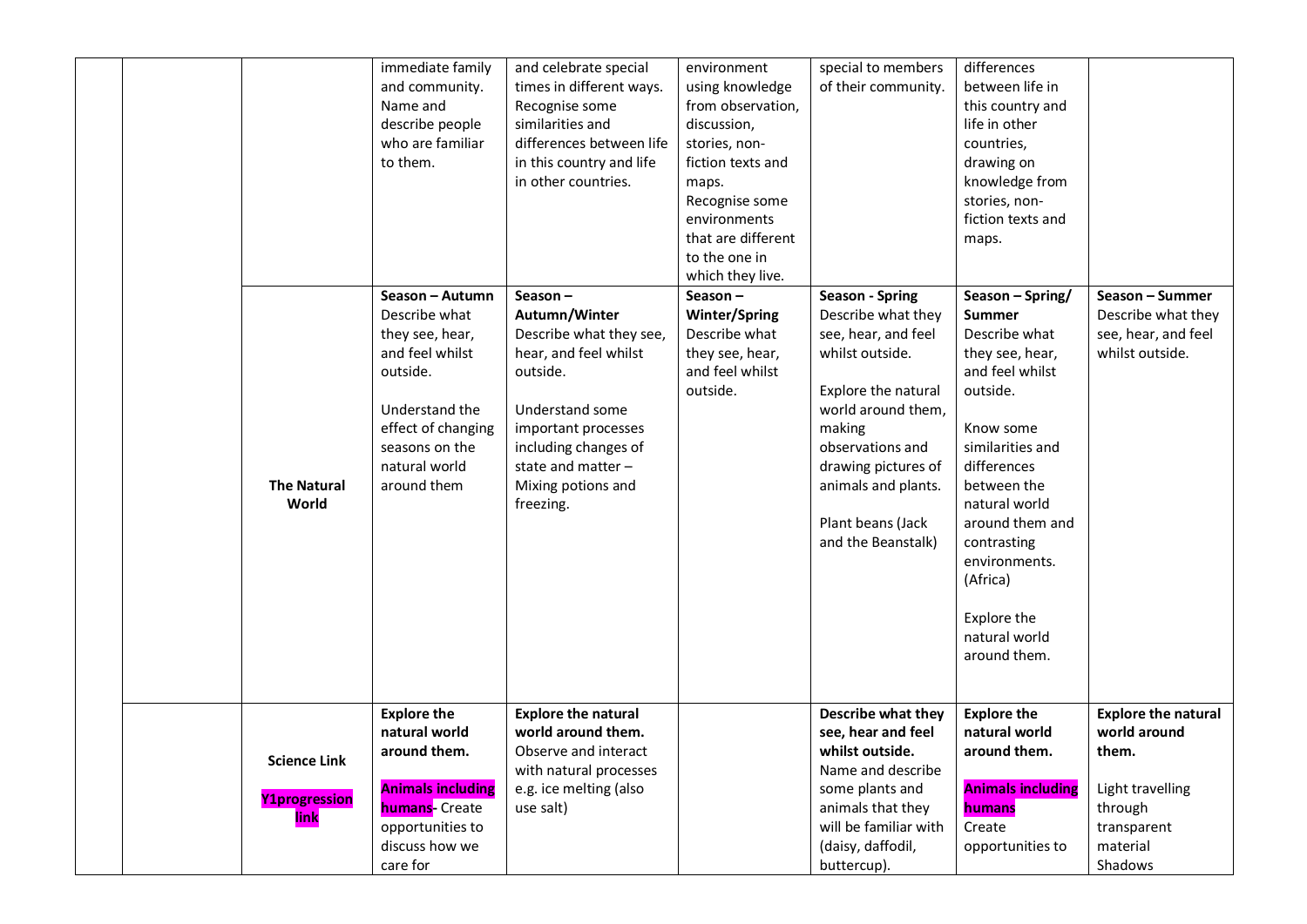|                                      |                                   | themselves<br>(healthy eating,<br>teeth brushing,<br>exercise).<br><b>Animals including</b><br>humans<br>Identify, name,<br>draw and label<br>their face and say<br>which part is for<br>seeing, smelling,<br>tasting and<br>hearing.<br>A sound causing a<br>vibration and that<br>vibrations from<br>sounds travel<br>through a<br>medium to the<br>ear. |                                                                                                                                                     |                                                                                                                                  | Plants- Look at and<br>feel the texture of<br>different trees<br>around school. Tree<br>rubbings.<br>Encourage<br>interactions with<br>the outdoors to<br>foster<br>curiosity and give<br>children freedom to<br>touch, smell<br>and hear the<br>natural world<br>around them during<br>hands-on<br>experiences.<br>Materials- name an<br>object and what it is<br>made out of<br>(plastic, wood,<br>glass). Begin to<br>develop vocabulary<br>to describe the<br>properties of the<br>materials | discuss how we<br>care for the<br>natural world<br>around us.<br>After close<br>observation, draw<br>pictures of the<br>natural<br>world, including<br>animals and<br>plants. | Floating and sinking<br>Materials to make a<br>boat |
|--------------------------------------|-----------------------------------|------------------------------------------------------------------------------------------------------------------------------------------------------------------------------------------------------------------------------------------------------------------------------------------------------------------------------------------------------------|-----------------------------------------------------------------------------------------------------------------------------------------------------|----------------------------------------------------------------------------------------------------------------------------------|--------------------------------------------------------------------------------------------------------------------------------------------------------------------------------------------------------------------------------------------------------------------------------------------------------------------------------------------------------------------------------------------------------------------------------------------------------------------------------------------------|-------------------------------------------------------------------------------------------------------------------------------------------------------------------------------|-----------------------------------------------------|
| <b>Expressive arts</b><br>and design | <b>Creating with</b><br>materials | <b>Art Focus</b><br><b>Self Portraits</b><br>Decorate the first<br>letter in your<br>name<br>Family portraits<br>Draw what they<br>want to be when<br>they grow up.                                                                                                                                                                                        | <b>Art Focus</b><br>Potions, wands, witches<br>and wizards' hats -<br>Colour mixing focus.<br>Bonfire paintings<br>Diwalli crafts<br>Making poppies | <b>Art Focus</b><br>Space Pictures on<br>App<br><b>Repeating Pattern</b><br>Pants<br>Dragon Masks<br>Northern Lights<br>Pictures | <b>Art Focus</b>                                                                                                                                                                                                                                                                                                                                                                                                                                                                                 | <b>Art Focus</b><br>Animal collages<br>Animal foot prints                                                                                                                     | <b>Art Focus</b><br>Pirate portraits                |